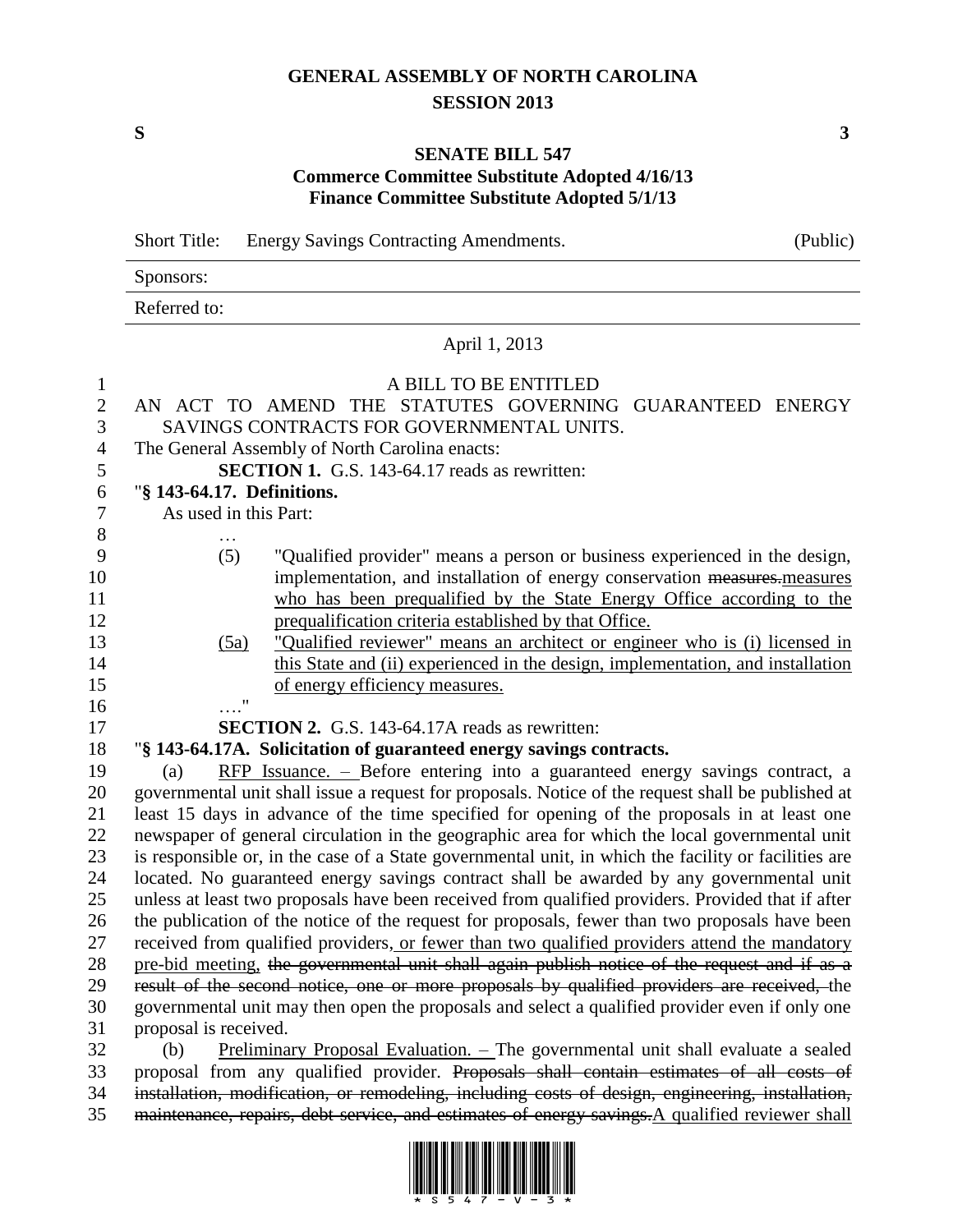be required to evaluate the proposals and will provide the governmental unit with a letter report 2 containing both qualitative and quantitative evaluation of the proposals. The report may include a recommendation for selection, but the governmental unit is not obligated to follow it. (c) Receipt of Proposals for Unit of Local Government. – In the case of a local governmental unit, proposals received pursuant to this section shall be opened by a member or an employee of the governing body of the local governmental unit at a public opening at which the contents of the proposals shall be announced and recorded in the minutes of the governing 8 body. Proposals shall be evaluated for the local governmental unit by a licensed architect or engineer a qualified reviewer on the basis of: (1) The information required in subsection (b) of this section; and (2) The criteria stated in the request for proposals. The local governmental unit may require a qualified provider to include in calculating the cost of a proposal for a guaranteed energy savings contract any reasonable fee payable by the local governmental unit for the evaluation of the proposal by a licensed architect or professional 15 engineer qualified reviewer not employed as a member of the staff of the local governmental unit or the qualified provider. (c1) Receipt of Proposals for Unit of State Government. – In the case of a State governmental unit, proposals received pursuant to this section shall be opened by a member or an employee of the State governmental unit at a public opening and the contents of the proposals shall be announced at this opening. Proposals shall be evaluated for the State 21 governmental unit by a licensed architect or engineerby a qualified reviewer who is either privately retained, employed with the Department of Administration, or employed as a member of the staff of the State governmental unit. The proposal shall be evaluated on the basis of the

 information and report required in subsection (b) of this section and the criteria stated in the request for proposals.

 The State governmental unit shall require a qualified provider to include in calculating the cost of a proposal for a guaranteed energy savings contract any reasonable fee payable by the 28 State governmental unit for evaluation of the proposal by a licensed architect or professional engineerby a qualified reviewer not employed as a member of the staff of the State governmental unit or the qualified provider. The Department of Administration may charge the State governmental unit a reasonable fee for the evaluation of the proposal if the Department's services are used for the evaluation and the cost paid by the State governmental unit to the Department of Administration shall be calculated in the cost of the proposal under this subsection.

 (d) Criteria for Selection of Provider. – The governmental unit shall select the qualified provider that it determines to best meet the needs of the governmental unit by evaluating all of the following:following and following the procedures set forth in subsection (d1) of this section:

- (1) Prices offered.
- 

- (2) Proposed costs of construction, financing, maintenance, and training.
- (3) Quality of the products and energy conservation measures proposed.
- 42 (4) Amount of energy savings.
- (5) General reputation and performance capabilities of the qualified providers.
- (6) Substantial conformity with the specifications and other conditions set forth
- in the request for proposals.
- (7) Time specified in the proposals for the performance of the contract.
- (8) Any other factors the governmental unit deems necessary, which factors shall be made a matter of record.

 (d1) Process for Selection of Provider. – The governmental unit shall select a short list of finalists on the basis of its rankings of the written proposals under the criteria set forth in

subsection (d) of this section as well as references from past clients. The governmental unit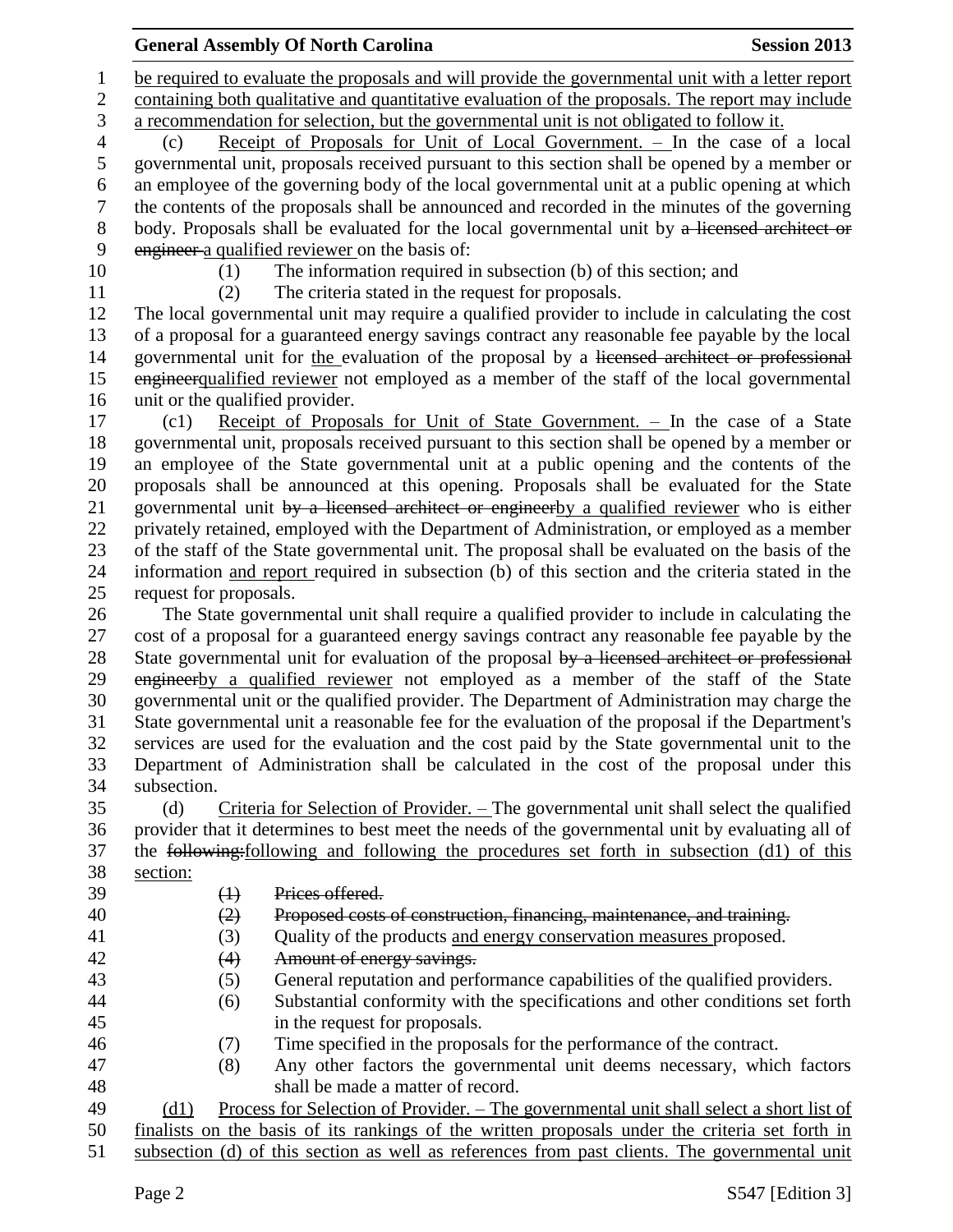shall have the highest ranked qualified provider prepare a cost-savings analysis for the proposed contract showing at a minimum a comparison of the total estimated project savings to the total estimated project costs for the proposed term. If the governmental unit and the qualified provider cannot negotiate acceptable terms, pricing, and savings estimates, the governmental unit may terminate the process and begin negotiations with the second highest ranked qualified provider. The State Energy Office shall review the selected qualified provider's proposal, cost-benefit analysis, and other relevant documents prior to the governmental unit announcing the award.

 (e) Nothing in this section shall limit the authority of governmental units as set forth in Article 3D of this Chapter."

**SECTION 3.** G.S. 143-64.17B reads as rewritten:

## "**§ 143-64.17B. Guaranteed energy savings contracts.**

…

 (c) A qualified provider entering into a guaranteed energy savings contract under this Part shall provide security to the governmental unit in the form acceptable to the Office of the State Treasurer and in an amount equal to one hundred percent (100%) of the total cost guaranteed savings for the term of the guaranteed energy savings contract to assure the provider's faithful performance. Any bonds required by this subsection shall be subject to the provisions of Article 3 of Chapter 44A of the General Statutes. If the savings resulting from a guaranteed energy savings contract are not as great as projected under the contract and all required shortfall payments to the governmental unit have not been made, the governmental unit may terminate the contract without incurring any additional obligation to the qualified provider.

…

 (g) In the case of a State governmental unit, aA qualified provider shall provide an annual reconciliation statement based upon the results of the measurement and verification review. The statement shall disclose any shortfalls or surplus between guaranteed energy and operational savings specified in the guaranteed energy savings contract and actual, not stipulated, energy and operational savings incurred during a given guarantee year. Any guaranteed energy and operational savings shall be determined by using one of the measurement and verification methodologies listed in the United States Department of Energy's Measurement and Verification Guidelines for Energy Savings Performance Contracting, the International Performance Measurement and Verification Protocol (IPMVP) maintained by the Efficiency Valuation Organization, or Guideline 14-2002 of the American Society of Heating, Refrigerating, and Air-Conditioning Engineers. If due to existing data limitations or the nonconformance of specific project characteristics, none of the three methodologies listed in this subsection is sufficient for measuring guaranteed savings, the qualified provider shall develop an alternate method that is compatible with one of the three methodologies and mutually agreeable to the governmental unit. The guarantee year shall consist of a 12-month term commencing from the time that the energy conservation measures become fully 41 operational. A qualified provider shall pay the State-governmental unit or its assignee any shortfall in the guaranteed energy and operational savings after the total year savings have been determined. A In the case of a governmental unit, a surplus in any one year shall not be carried forward or applied to a shortfall in any other year."

**SECTION 4.(a)** G.S. 143-64.17L and G.S. 143-64.17M are repealed.

**SECTION 4.(b)** G.S. 143-64.17F(b) reads as rewritten:

 "(b) The Department of Administration, in consultation with the Department of Commerce through the State Energy Office, shall adopt rules for: (i) agency evaluation of guaranteed energy savings contracts; (ii) establishing time periods for consideration of guaranteed energy savings contracts by the Office of State Budget and Management, the Office of the State Treasurer, and the Council of State, and (iii) setting measurements and verification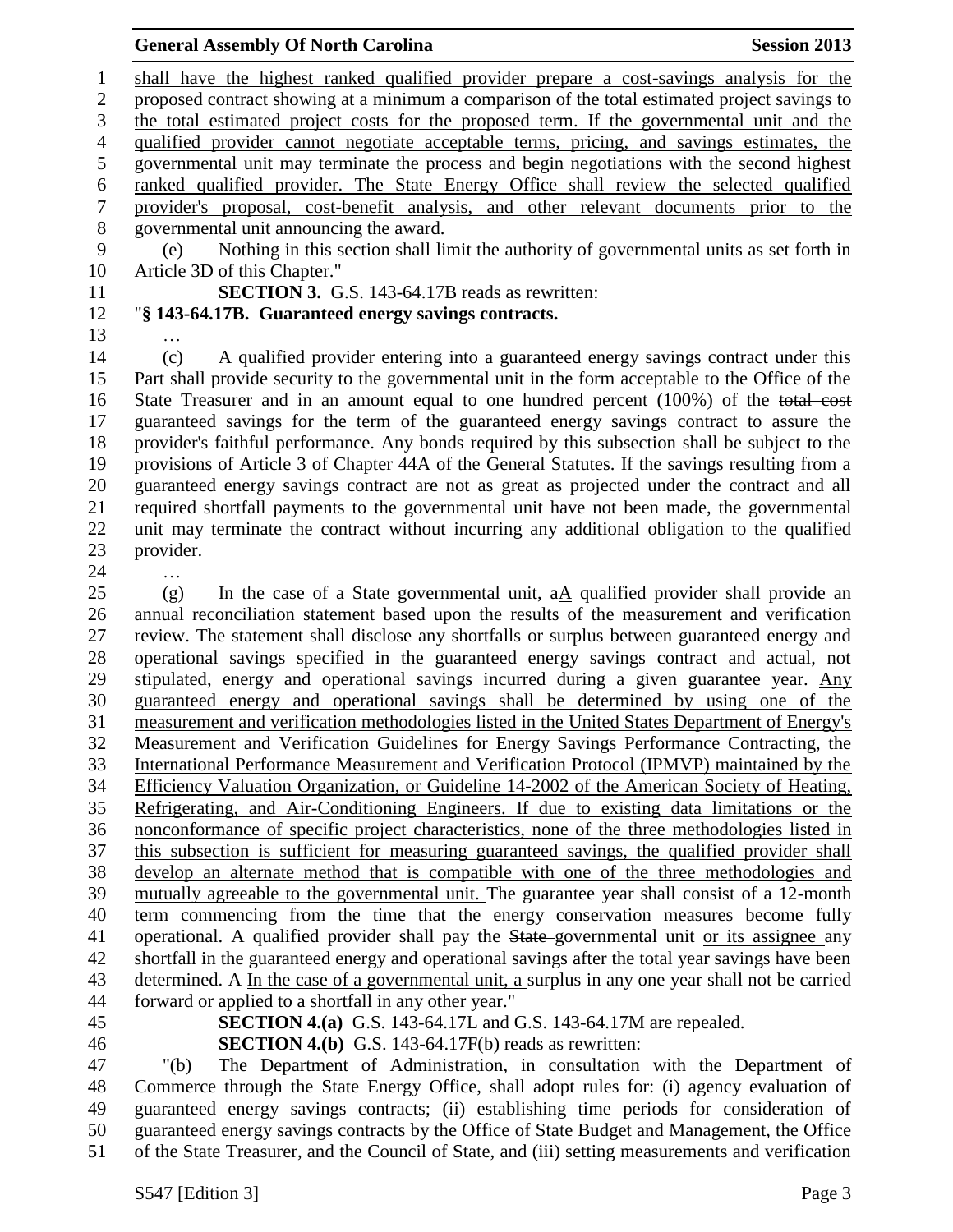criteria, including review, audit, and precertification. Prior to adopting any rules pursuant to

2 this section, the Department shall consult with and obtain approval of those rules from the State

 Treasurer. The rules adopted pursuant to this subsection shall not apply to energy conservation measures implemented pursuant to G.S. 143-64.17L."

**SECTION 4.(c)** G.S. 143-64.17H reads as rewritten:

## "**§ 143-64.17H. Report on guaranteed energy savings contracts entered into by State governmental units.**

 A State governmental unit that enters into a guaranteed energy savings contract or 9 implements an energy conservation measure pursuant to G.S. 143-64.17L must report either (i) the contract and the terms of the contract or (ii) the implementation of the measure to the State Energy Office of the Department of Commerce within 30 days of the date the contract is entered into or the measure is implemented. In addition, within 60 days after each annual anniversary date of a guaranteed energy savings contract, the State governmental unit must report the status of the contract to the State Energy Office, including any details required by the State Energy Office. The State Energy Office shall compile the information for each fiscal year and report it to the Joint Legislative Commission on Governmental Operations and to the Local Government Commission annually by December 1. In compiling the information, the State Energy Office shall include information on the energy savings expected to be realized from a contract or implementation and shall evaluate whether expected savings have in fact been realized."

**SECTION 4.(d)** G.S. 142-63 reads as rewritten:

## "**§ 142-63. Authorization of financing contract.**

23 Subject to the terms and conditions set forth in this Article, (i) a State governmental unit that is implementing an energy conservation measure pursuant to G.S. 143-64.17L and financing it pursuant to this Article, (ii) a State governmental unit that has solicited a guaranteed energy conservation measure pursuant to G.S. 143-64.17A or G.S. 143-64.17B, or (iii) the State Treasurer, as designated by the Council of State, is authorized to execute and deliver, for and on behalf of the State of North Carolina, a financing contract to finance the costs of the energy conservation measure. The aggregate outstanding amount payable by the State under financing contracts entered pursuant to this Article shall not exceed five hundred million dollars (\$500,000,000) at any one time.

 Subject to the terms and conditions set forth in this Article, a State governmental unit that has solicited a guaranteed energy conservation measure pursuant to G.S. 143-64.17A or G.S. 143-64.17B or the State Treasurer, as designated by the Council of State, is authorized to execute and deliver, for and on behalf of the State of North Carolina, a financing contract to finance the costs of the energy conservation measure. The aggregate outstanding amount payable by the State under financing contracts entered pursuant to this Article shall not exceed five hundred million dollars (\$500,000,000) at any one time."

**SECTION 4.(e)** G.S. 142-64 reads as rewritten:

## "**§ 142-64. Procedure for incurrence or issuance of financing contract.**

 (a) When a State governmental unit (i) is implementing an energy conservation 42 measure pursuant to G.S. 143-64.17L and financing it pursuant to this Article or (ii) has solicited a guaranteed energy conservation measure, the State governmental unit shall request that the State Treasurer approve the State governmental unit's entering into a financing contract to finance the cost of the energy conservation measure. In connection with the request, the State governmental unit shall provide to the State Treasurer any information the State Treasurer requests in order to evaluate the request. In the event that the State Treasurer determines that financing efficiencies will be realized through the combining of financing contracts, then the State Treasurer is authorized to execute and deliver, for and on behalf of the State of North Carolina, subject to the terms and conditions set forth in this Article, a financing contract for the purpose of financing the cost of the multiple energy conservation measures.